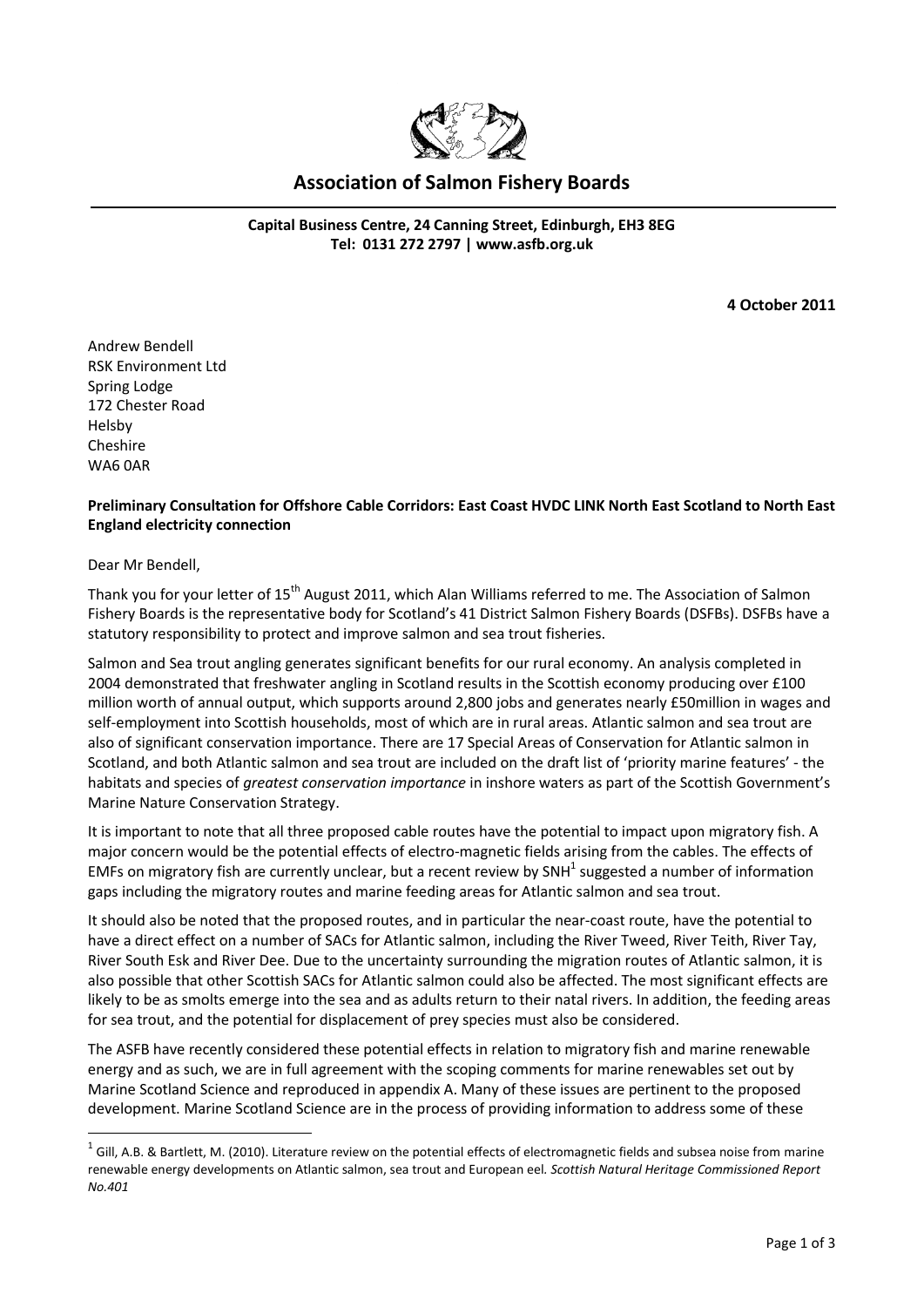issues, as set out in their Research Implementation Strategy. As set out above, a number of data gaps remain and therefore ASFB could not agree to the development without confidence that damage would not be caused to migratory fish. This will require the developer/Marine Scotland to provide further data on the effects of EMFs and the marine migratory routes and marine feeding areas for Atlantic salmon and sea trout.

Due to the statutory duties of District Salmon Fishery Boards, as a minimum, the following DSFBs should be consulted: River Tweed Commission; Forth DSFB; Tay DSFB; Esk DSFB; Dee DSFB; Don DSFB, Ythan DSFB; and Ugie DSFB. The contact details for these boards can be found at the ASFB website<sup>2</sup>. In addition, the Rivers and Fisheries Trusts in Scotland, provide the Boards with scientific advice and as such, the following Trusts should also be consulted: The Tweed Foundation; Forth Fisheries Trust; Tay Foundation; Esks Rivers and Fisheries Trust; River Dee Trust; River Don Trust; Ythan River Trust. The contact details for these trusts can be found at the RAFTS website<sup>3</sup>.

If you require any further clarification, please do not hesitate to contact me. In the meantime I look forward to hearing how your clients propose to assess the environmental consequences of this development with regard to migratory salmonid fish.

Yours sincerely,

Clan Wells.

Dr Alan Wells Policy and Planning Director

1

 $2$  http://www.asfb.org.uk/members

<sup>3</sup> http://www.rafts.org.uk/members/